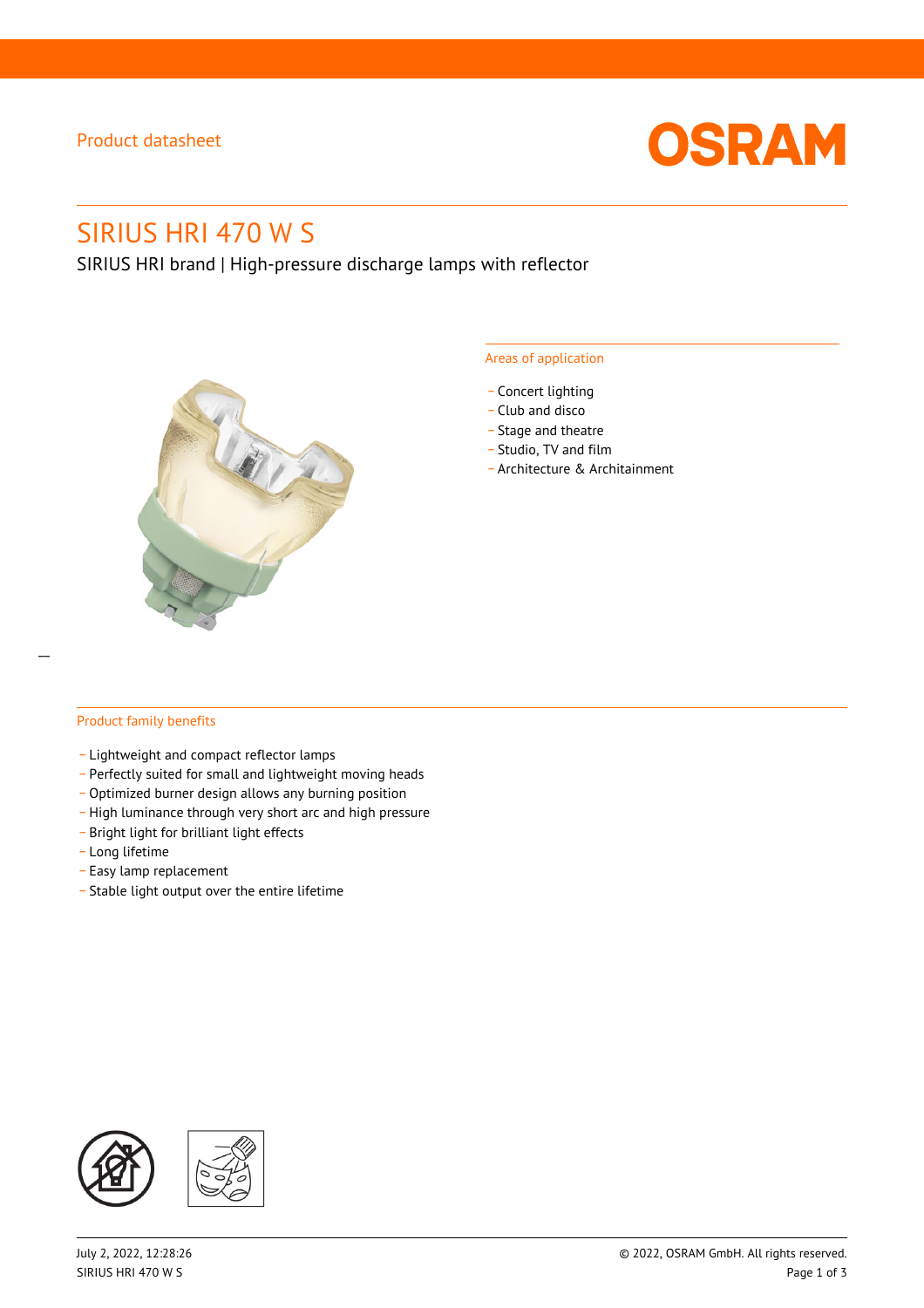## Product datasheet

### Technical data

### **Electrical data**

| Nominal wattage        | 470.00 W |
|------------------------|----------|
| <b>Nominal current</b> | 5.3A     |
| Nominal voltage        | 83.0 V   |

#### **Photometrical data**

| <b>Nominal luminous flux</b> | 21500 lm |
|------------------------------|----------|
| Color temperature            | 7000 K   |
| Color rendering index Ra     | 80       |

### **Dimensions & weight**



| <b>Diameter</b> | 58.0 mm          |
|-----------------|------------------|
| Length          | 71.0 mm          |
| Arc length      | $1.3 \text{ mm}$ |
| Lifespan        |                  |
| Lifespan        | 1500 h           |
| $C = 1$         |                  |

### **Capabilities**

 $\overline{a}$ 

| <b>Burning position</b> | Any |
|-------------------------|-----|
|-------------------------|-----|

### **Environmental information**

| Information according Art. 33 of EU Regulation (EC) 1907/2006 (REACh) |                               |  |  |
|-----------------------------------------------------------------------|-------------------------------|--|--|
| Date of Declaration                                                   | 07-04-2022                    |  |  |
| <b>Primary Article Identifier</b>                                     | 4052899580985   4062172169301 |  |  |
| Declaration No. in SCIP database                                      | In work                       |  |  |